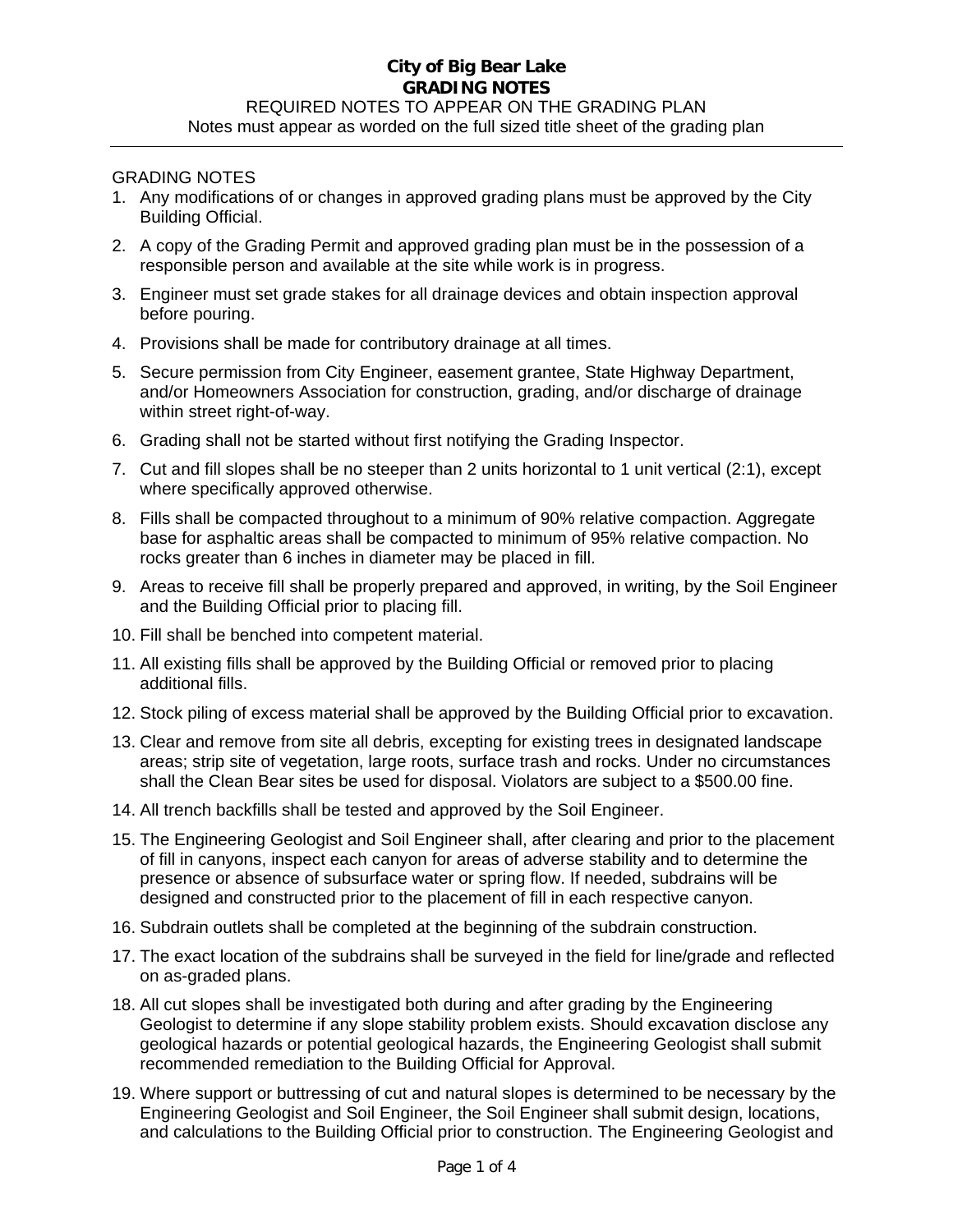## **City of Big Bear Lake GRADING NOTES**  REQUIRED NOTES TO APPEAR ON THE GRADING PLAN Notes must appear as worded on the full sized title sheet of the grading plan

Soil Engineer shall inspect and control the construction of the buttressing and certify to the stability of the slope and adjacent structures upon completion.

- 20. When cut pads are brought to near grade, the Engineering Geologist shall determine if the bedrock is extensively fractured or faulted and will readily transmit water. If considered necessary by the Engineering Geologist and Soil Engineer, a compacted fill blanket will be placed.
- 21. The Engineering Geologist shall perform periodic inspections and submit a complete report and map upon completion of the rough grading.
- 22. The compaction report and approval from the Soil Engineer shall indicate the type of field testing performed. Each test shall be identified with the method of obtaining the in-place density, whether sand cone or nuclear gauge, and shall be so noted for each test.
- 23. The grading contractor shall submit a written statement verifying that the work done under his direction was performed in accordance with the approved plans and requirements of Appendix 33 of the City of Big Bear Lake Building Code or describing all variances from the approved plans and requirements of the code.
- 24. The undersigned Design Engineer verifies that this grading plan was prepared under my supervision in accordance with the City of Big Bear Lake Building Code. All soils engineer and engineering geology recommendations were incorporated in the plan. (Must be signed and dated by the Design Engineer.)
- 25. Grading operations must be conducted under periodic geologic inspection with inspection reports to be submitted to the Building Department.
- 26. Export soil must be transported to a legal dump or to a permitted site shown clearly on approved plans.
- 27. Slopes shall be planted with an approved plant material and provided with an approved irrigation system, unless an alternative has been approved by the City.
- 28. The Engineer shall submit a Letter of Certification to the Building Official stating that the grading was done in compliance with the approved grading plan.
- 29. Any contractor performing work on this project shall familiarize himself with the site and shall be solely responsible for any damage to existing facilities resulting directly or indirectly form his operation, whether or not such facilities are shown on these plans. Public streets shall be kept clean from dirt and/or debris. The grading contractor shall be responsible for all costs incurred in street cleaning necessitated by his operation.
- 30. All roads used by construction traffic shall be kept clear of construction debris related to the site construction. If debris from the project is left on the road overnight, the City may clean the road and charge the permit holder a minimum fee of \$100.00 plus \$100 per hour spent cleaning the road.
- 31. Preliminary soil and geology reports and all subsequent reports, as approved by the City of Big Bear Lake, are considered a part of the approved grading plan. All recommendations contained are to be compiled with or revisions submitted for review.
- 32. All existing drainage courses through this site shall remain open until facilities to handle storm water are approved and functional; however, in any case, the permittee shall be held liable for any damage due to obstructing natural drainage patterns.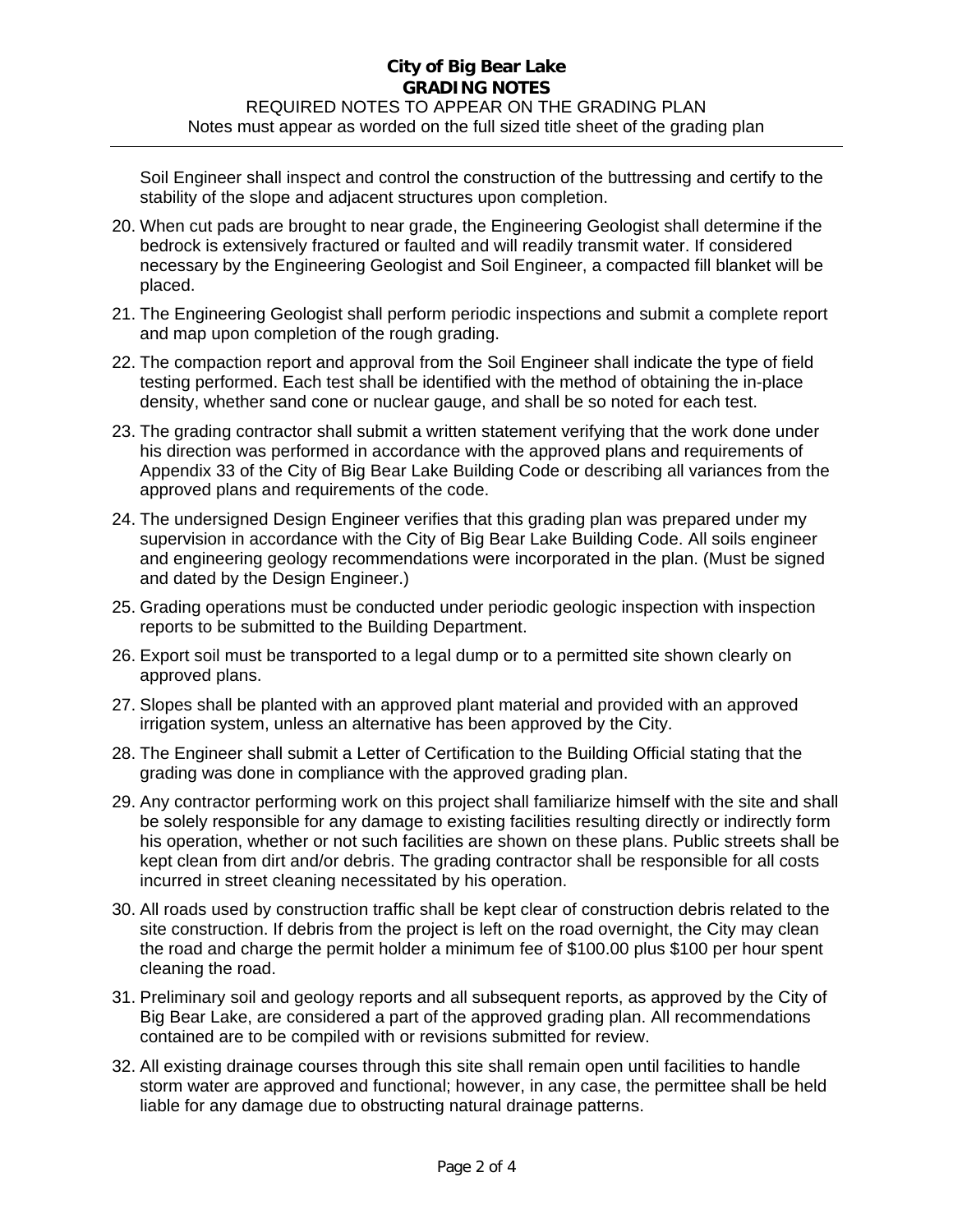## **City of Big Bear Lake GRADING NOTES**  REQUIRED NOTES TO APPEAR ON THE GRADING PLAN Notes must appear as worded on the full sized title sheet of the grading plan

- 33. Roof gutters shall be installed to prevent roof drainage from falling on manufactured slopes. Gutters shall be connected to non-erosive piping or other method acceptable to the Building Official.
- 34. Any excavations adjacent to other property or structures are subject to the provisions of California Civil Code, Section 832, and is the responsibility of the permittee and/or owner.

### PLANTING AND IRRIGATION NOTES

- 35. All cut and fill slopes will be planted with an approved ground cover and provided with an irrigation system as soon as practical during grading. In addition to the ground cover plants shall be installed on all slopes. All planting shall be of a type approved by the City.
- 36. The plans for a designed irrigation system for full coverage of all portion of the slopes shall be submitted and approved prior to rough grading approval by the City.
- 37. Planting and irrigation plans for slopes must be prepared and signed by a civil engineer or landscape architect.
- 38. Finish grading will be completed and approved and slope planting and irrigation systems installed before occupancy of buildings.